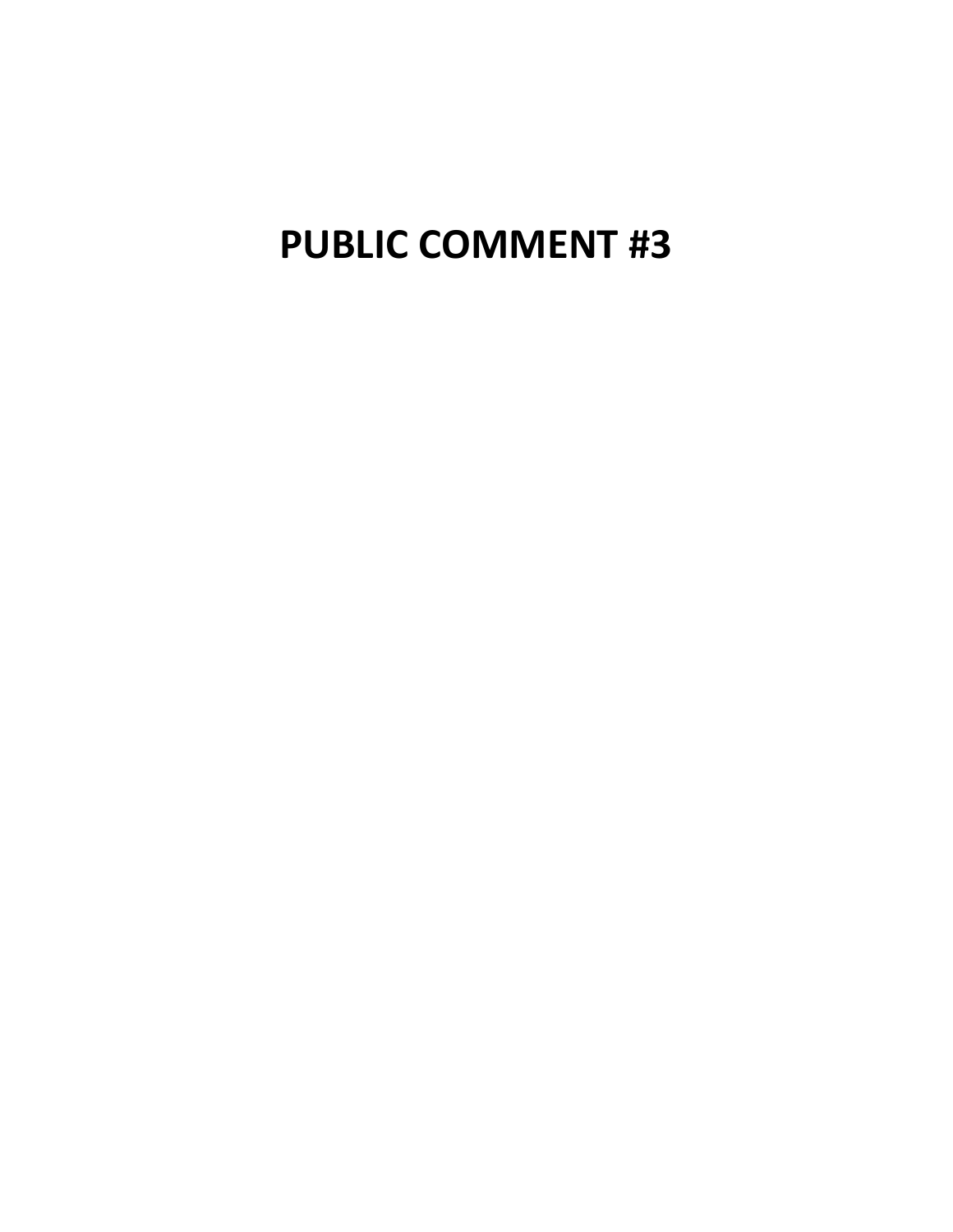| From:    | Terry Park <tparkjr78@yahoo.com></tparkjr78@yahoo.com> |
|----------|--------------------------------------------------------|
| Sent:    | Tuesday, May 11, 2021 8:37 PM                          |
| To:      | Daniel Nakahara                                        |
| Cc:      | Suzanne Park                                           |
| Subject: | Proposed Construction (Warehouse and Rhapsody)         |

Hello Deerfield -

While I hate to see the Warehouse close, this is an ideal location for condos by our Metra train station. If we are able to attract high income earning citizens - who must travel for work in Chicago - I am assuming this will produce increased tax dollars for Deerfield. I view this (increased tax dollars) as good / positive for our Deerfield schools, our Deerfield Park District, our Deerfield Police and Fire Departments, roads maintenance, etc.

As a father of 1st and 3rd grade students at Walden Elementary, I'm balancing "what sounds / seems fun", with what are our community needs. Let's ask the questions and face the facts. I personally went to the Warehouse pre-covid on a weekly basis during football season. This place - unfortunately - was rarely at even half occupancy. Deerfield residents were not supporting local business; just real talk with real observation. Vacant buildings at this location are not of value to Deerfield.

We can figure out traffic patterns concerns if an influx of new residents - that's the least of my concerns. To be clear, I want to keep Deerfield a Village and not explode our population. This proposal is more to the question of what offers the best value to Deerfield's future.

Kindly

Terry Park Knollwood Rd, 6 years resident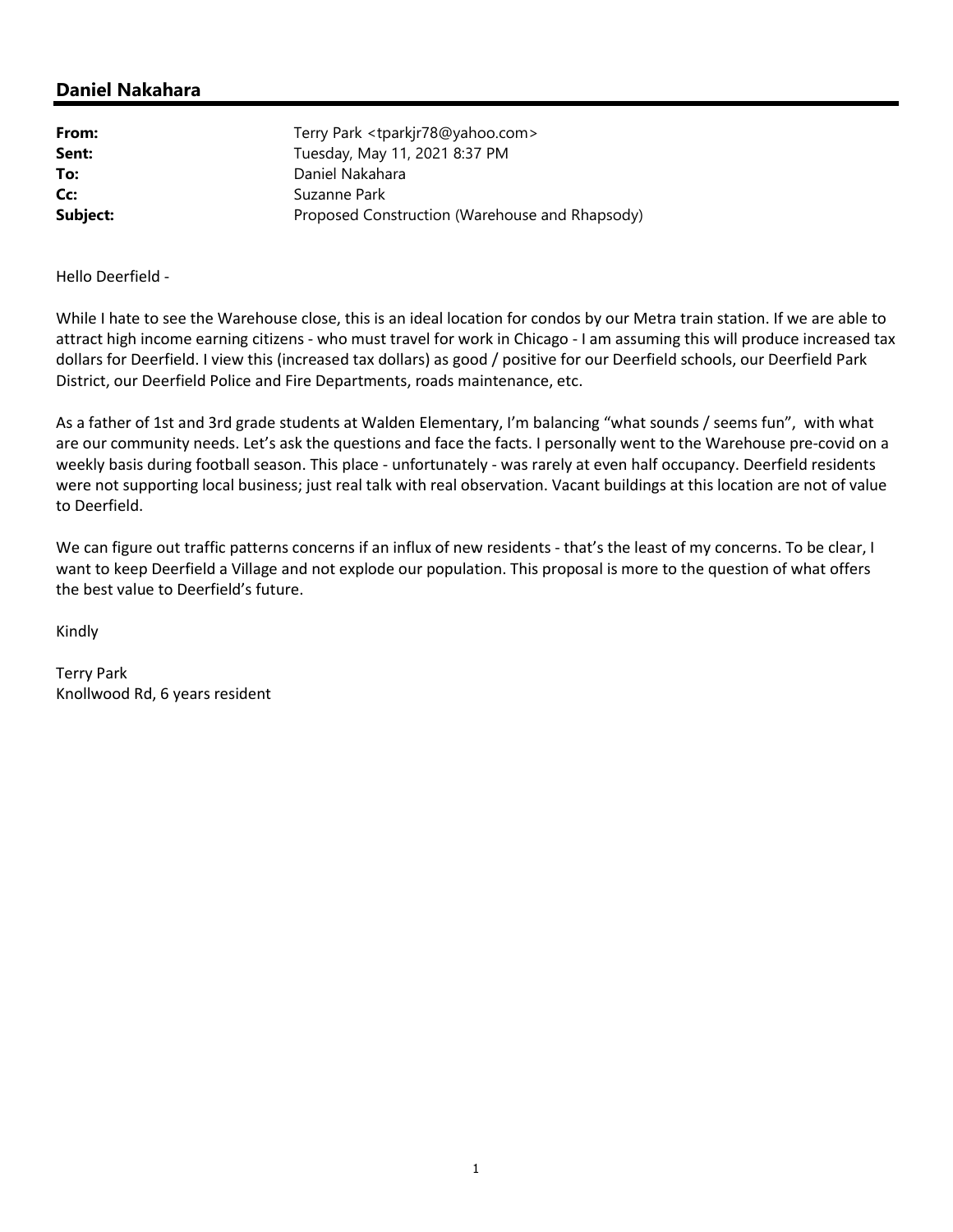| Shana Ryback <shanays22@yahoo.com></shanays22@yahoo.com> |
|----------------------------------------------------------|
| Wednesday, May 12, 2021 10:02 AM                         |
| <b>Plan Commission Comment</b>                           |
| Daniel Nakahara                                          |
| [PUBLIC COMMENT] Development of multi-tenant building 7  |
|                                                          |

I am writing to express my approval of the plan to build a 50 unit condo building on the site that was formerly Rhapsody Cafe. I believe the this could bring many new residents to Deerfield, and with them, new revenue to support our town and small businesses.

Thank you, Shana Ryback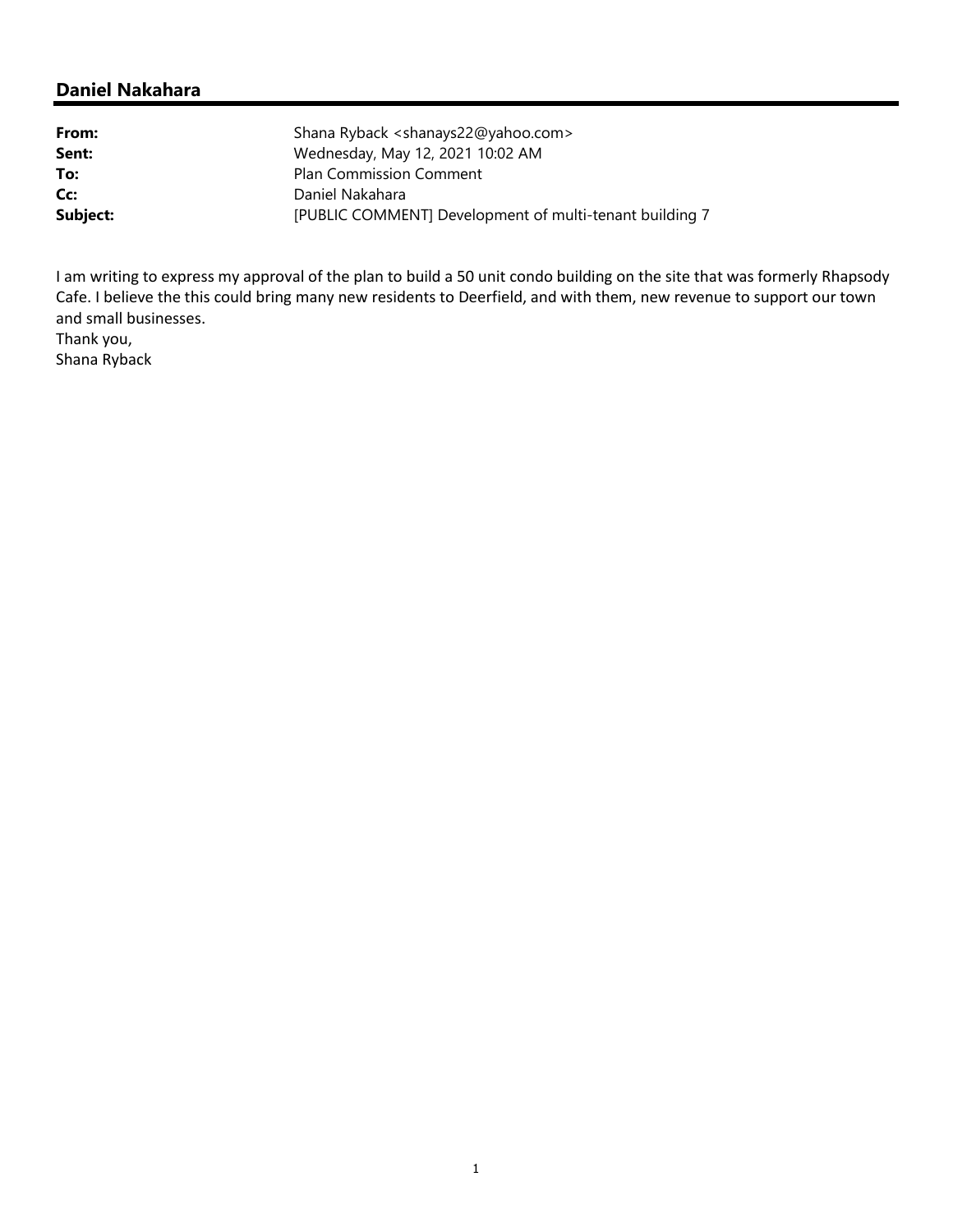| From:    | Robert Klein <cbreezedad@comcast.net></cbreezedad@comcast.net> |
|----------|----------------------------------------------------------------|
| Sent:    | Wednesday, May 12, 2021 1:22 PM                                |
| To:      | <b>Plan Commission Comment</b>                                 |
| Cc:      | Daniel Nakahara                                                |
| Subject: | [PUBLIC COMMENT] Development of Warehouse/Rhapsody Building    |

I have been a Deerfield resident for 35 years, moving here in March, 1986. We moved here because this is a bedroom community with good restaurants nearby. Deerfield has been a wonderful place to raise our family.

I believe that allowing a 6 story condo building is the opposite of everything that Deerfield stand for- which is a village for families.. If you want tall condo buildings, go to Highland Park. We are not Highland Park, and hopefully, never will be.

The only development that should be allowed is development that brings in more restaurants. We have recently lost El Traditional and Bar Taco, and of course lost Josh's and the Warehouse. Why would we want to allow a condo building, let alone a 6 story eyesore?

Condo buildings, regardless of size, add nothing to the character of our Village. This particular location is space that could be used to bring in restaurants.

We should stick to being a bedroom community- a community that attracts families who want to raise families here. A condo building will not attract families. Deerfield's brand should be families, families, families. That is why 99% of our population is here. Let's not take change our character!

Respectfully,

Rob Klein 1152 Norman Lane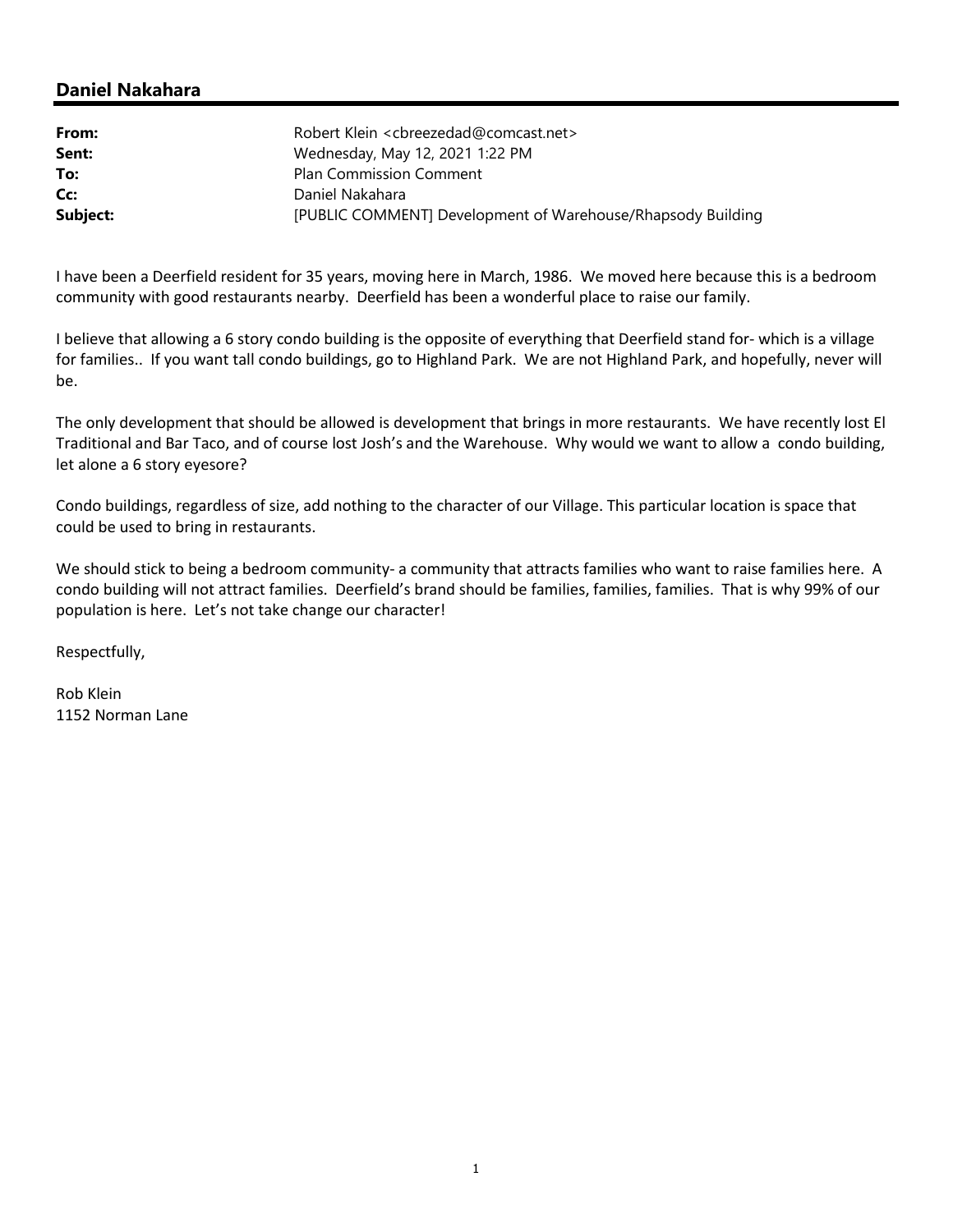| From:    | Public Comment                                                        |
|----------|-----------------------------------------------------------------------|
| Sent:    | Wednesday, May 12, 2021 3:55 PM                                       |
| To:      | Daniel Nakahara; Jeffery Ryckaert                                     |
| Subject: | FW: [PUBLIC COMMENT] Public Comment 6 Story 50 unit proposed building |

#1

**From:** Alison Simon <alison.d.simon@gmail.com> **Sent:** Tuesday, May 11, 2021 8:30 PM **To:** Public Comment <publiccomment@deerfield.il.us> **Cc:** David Fitzgerald <dfitzgerald@deerfield.il.us>; Matthew Weiss <mweiss@deerfield.il.us>; Andrew Lichterman <alichterman@deerfield.il.us> **Subject:** [PUBLIC COMMENT] Public Comment 6 Story 50 unit proposed building

Hi there -

Please enter this comment into the public record.

Regarding the hearing on the space current occupied by Rhapsody Cafe and the former Warehouse, this is unfavorable use for downtown Deerfield. The current standard on building height is in place for reason and this change can and will dramatically fracture the allure, mystique and overall sentiment and desirability of living in Deerfield.

My family and I looked to Deerfield when we were looking to raise a family due to its small town feel and overall friendliness, walk ability and charm. Large apartment complexes like this will change the reputation of Deerfield and I worry there is no way back if we'd like to go back after approving this large scale project. Please keep Deerfield small and let the developers look to space in Highland Park, Arlington Heights etc for this type of expansion.

Signed Alison Simon

(My address if needed is 1406 Charing across Rd)

**Public Comment**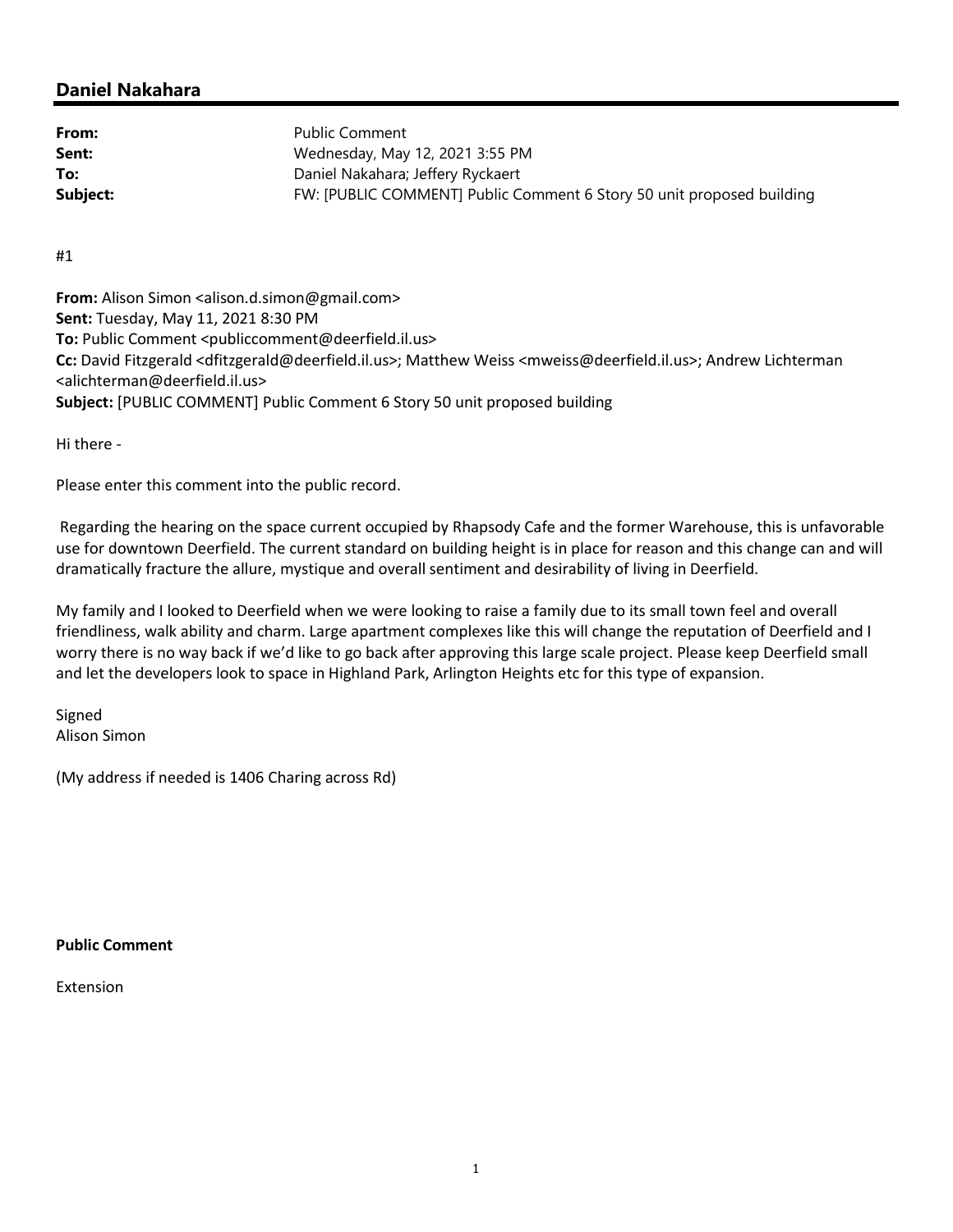From: Public Comment **Sent:** Wednesday, May 12, 2021 3:55 PM **To:** Daniel Nakahara; Jeffery Ryckaert **Subject:** FW: [PUBLIC COMMENT] Re: luxury apartments in Deerfield Square

#2

-----Original Message----- From: Allyson Berman Greenbaum <allysonberman@yahoo.com> Sent: Tuesday, May 11, 2021 9:20 PM To: Public Comment <publiccomment@deerfield.il.us> Cc: David Fitzgerald <dfitzgerald@deerfield.il.us>; Matthew Weiss <mweiss@deerfield.il.us>; Andrew Lichterman <alichterman@deerfield.il.us> Subject: [PUBLIC COMMENT] Re: luxury apartments in Deerfield Square

I am writing to voice my opposition to the proposed building of luxury housing in Deerfield Square. I think it's an absolute shame that we can't keep any restaurants or small businesses in the square. Replacing the current building with 50 units will add a ton of congestion to the area. Plus, who would want to live right next to the train tracks?? I don't like the precedent of changing the Village's height limitations to make this happen. We need to make it easier for restaurants like Rhapsody to continue to exist as they are a huge part of our community. Not forcing them to move into a smaller space.

I think this is a terrible idea in the wrong direction for Deerfield.

Respectfully, Allyson Greenbaum

Public Comment

Extension  $\sim\sim\sim\sim$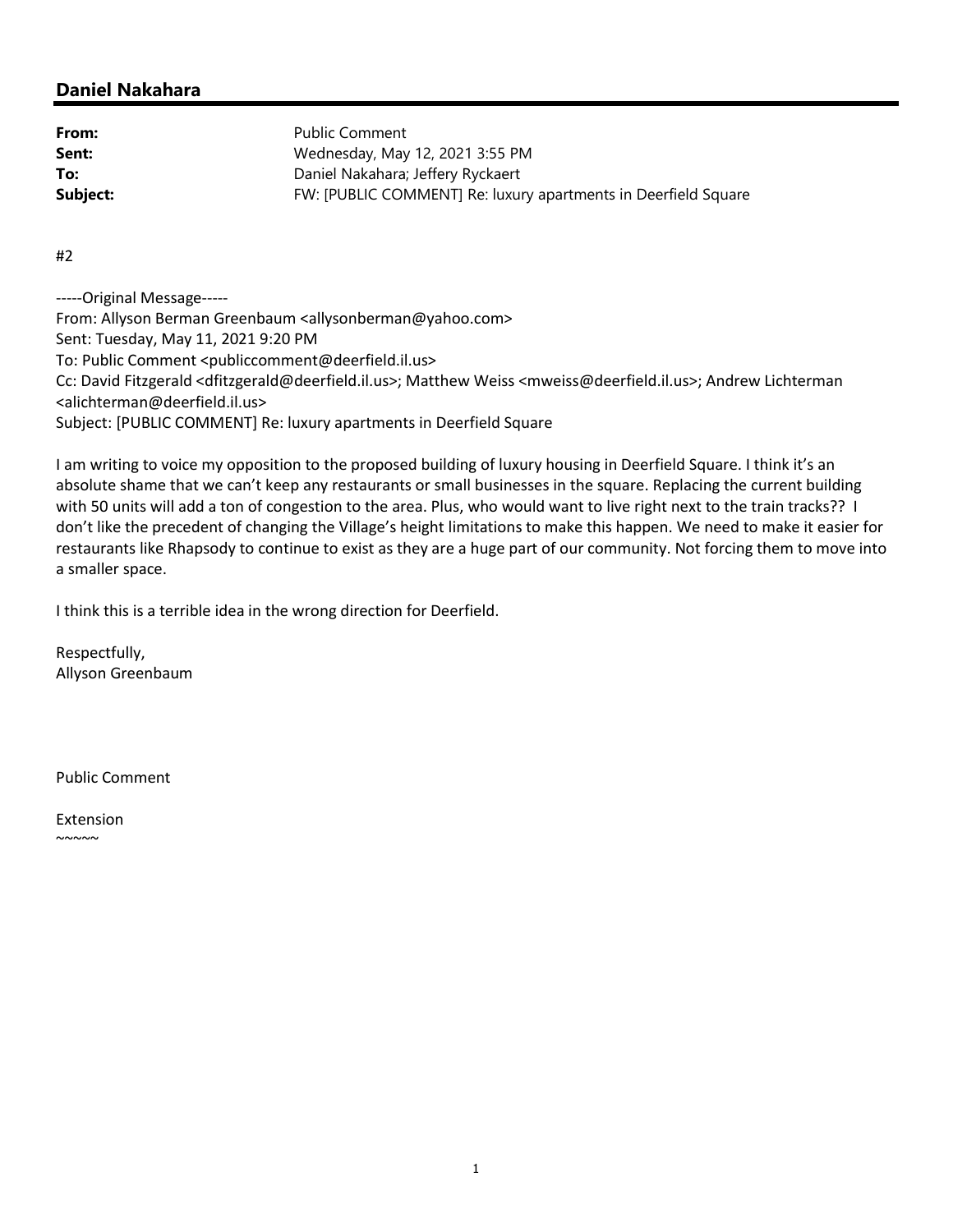| From:    | Public Comment                                                |
|----------|---------------------------------------------------------------|
| Sent:    | Wednesday, May 12, 2021 3:56 PM                               |
| To:      | Daniel Nakahara; Jeffery Ryckaert                             |
| Subject: | FW: [PUBLIC COMMENT] Redevelopment of Multi-Tenant Building 7 |

#3

**From:** Sheri Gostomelsky <sheri.gostomelsky@gmail.com> **Sent:** Tuesday, May 11, 2021 9:54 PM **To:** Public Comment <publiccomment@deerfield.il.us> **Cc:** David Fitzgerald <dfitzgerald@deerfield.il.us>; Matthew Weiss <mweiss@deerfield.il.us>; Andrew Lichterman <alichterman@deerfield.il.us> **Subject:** [PUBLIC COMMENT] Redevelopment of Multi-Tenant Building 7

Dear Deerfield board members,

I am asking that you not allow a height exception for this proposed project.

My concern is that allowing for a taller structure will set precedence for future projects, impacting the landscape of our community.

Respectfully submitted,

Sheri Gostomelsky 1152 Deerfield Road Deerfield, IL. 60015

#### **Public Comment**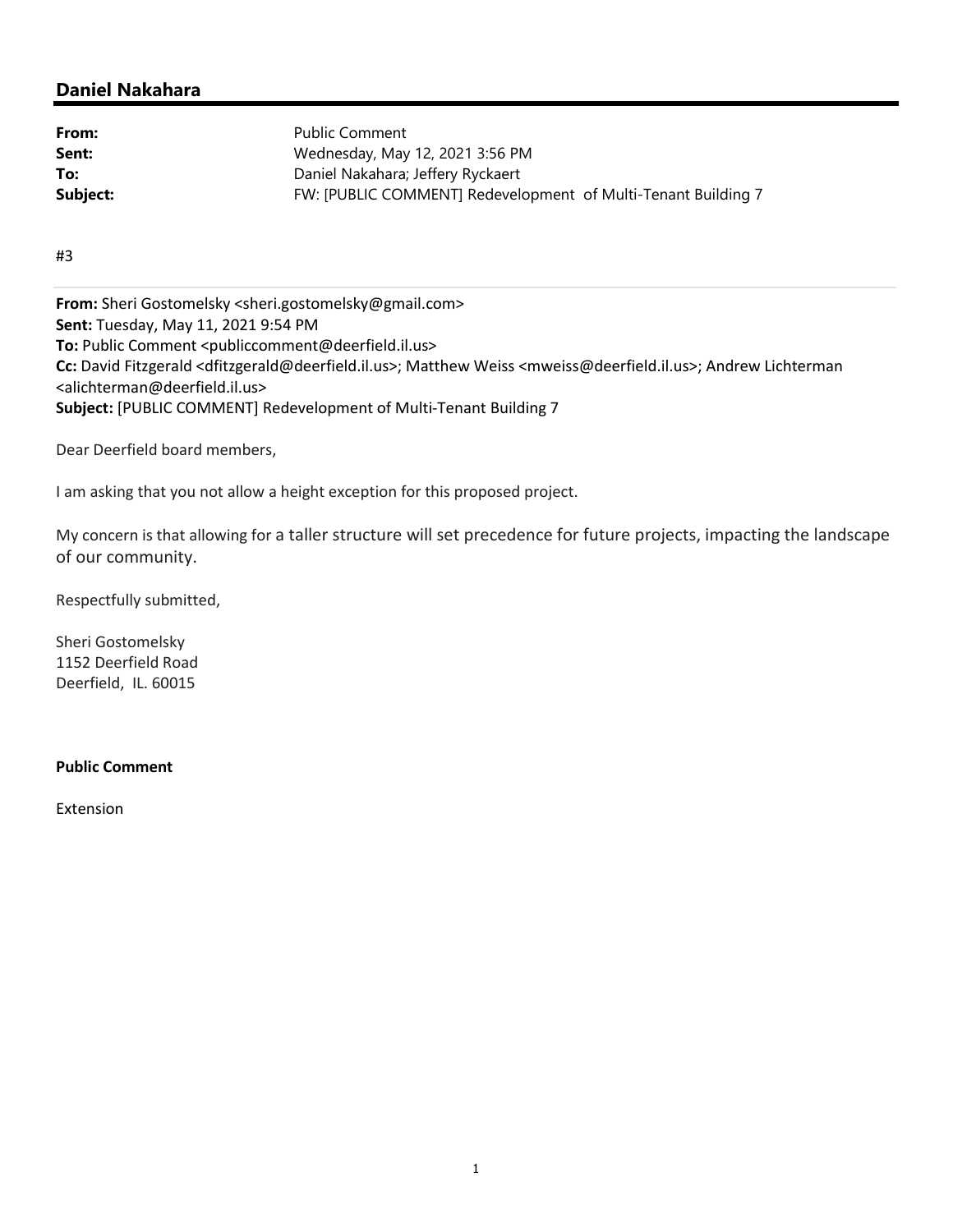| From:    | <b>Public Comment</b>                                   |
|----------|---------------------------------------------------------|
| Sent:    | Wednesday, May 12, 2021 3:56 PM                         |
| To:      | Daniel Nakahara; Jeffery Ryckaert                       |
| Subject: | FW: [PUBLIC COMMENT] Public hearing for Thursday May 13 |

#4

**From:** Nicole Brown Gehbauer <ntbrownest@gmail.com> **Sent:** Tuesday, May 11, 2021 11:10 PM **To:** Public Comment <publiccomment@deerfield.il.us> **Cc:** David Fitzgerald <dfitzgerald@deerfield.il.us>; Matthew Weiss <mweiss@deerfield.il.us>; Andrew Lichterman <alichterman@deerfield.il.us> **Subject:** [PUBLIC COMMENT] Public hearing for Thursday May 13

To whom it may concern :

I'm writing and concern for the hearing on Thursday, May 13th about the property where Rhapsody is (and Warehouse used to be).

Our town draws the least amount of people/traffic for restaurants and activities. The surrounding towns have worked hard to establish a more vibrant downtown. It is extremely disappointing to hear Deerfield is willing to remove more space for condos instead of focusing on creating a vibrant downtown. The space where Rhapsody exists currently has many opportunities for stores and even a great restaurant opportunity for rooftop music and nightlife/a brewery etc. Our town is very disappointed in the restaurants that have been leaving and most people report going to other towns to enjoy entertainment and food. There are very few restaurants that offer fun family meals at a good price, Especially with replacing Bartaco with Rosebud (not an affordable family friendly restaurant). In addition a med spa is going where a sushi place was, in a community where medical treatment is already in abundance. The choices are not in alignment with what the community would like.

Please consider the needs of the community, not just the interest of a outsider invested in his profits. The community knows the person who owns this land and is aware that he is making it extremely difficult & even worse making it impossible for small business owners. We hope our leadership can work around this to support what the community wants in that space, and in general.

Gehbauer family

-- In health, Nicole Gehbauer LCPC CADC MAAT CYI The Chicago Integrative Center for Psychology, LLC 900 North Shore Dr. Ste. 120 Lake Bluff, IL 60044 P: 847-615-1698 F: 847-615-1697

The contents of this email are intended for the named addressee only and may contain confidential and privileged information. Any unauthorized review, use, disclosure or distribution is prohibited. If you received it in error please notify me immediately and then destroy it.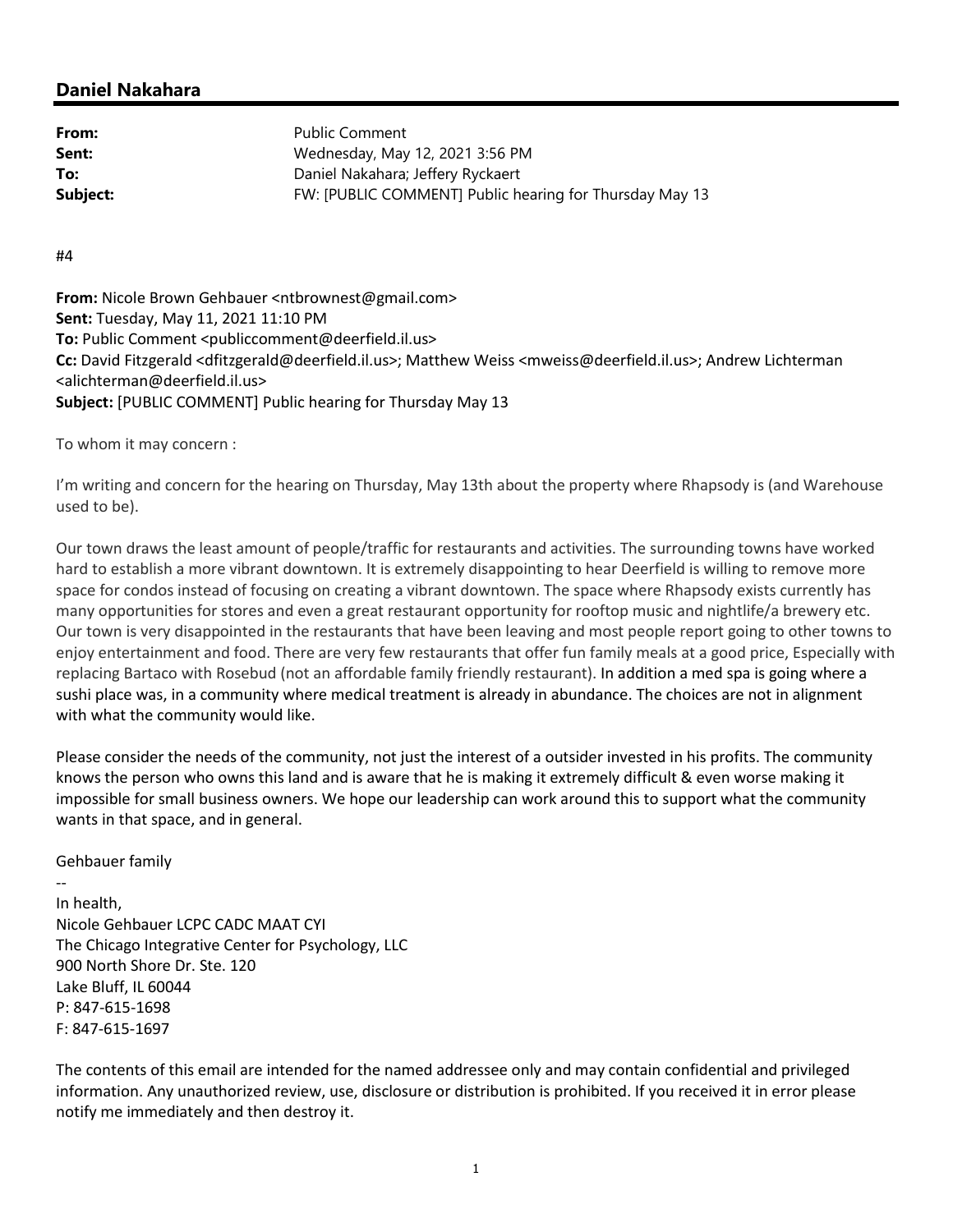#### **Public Comment**